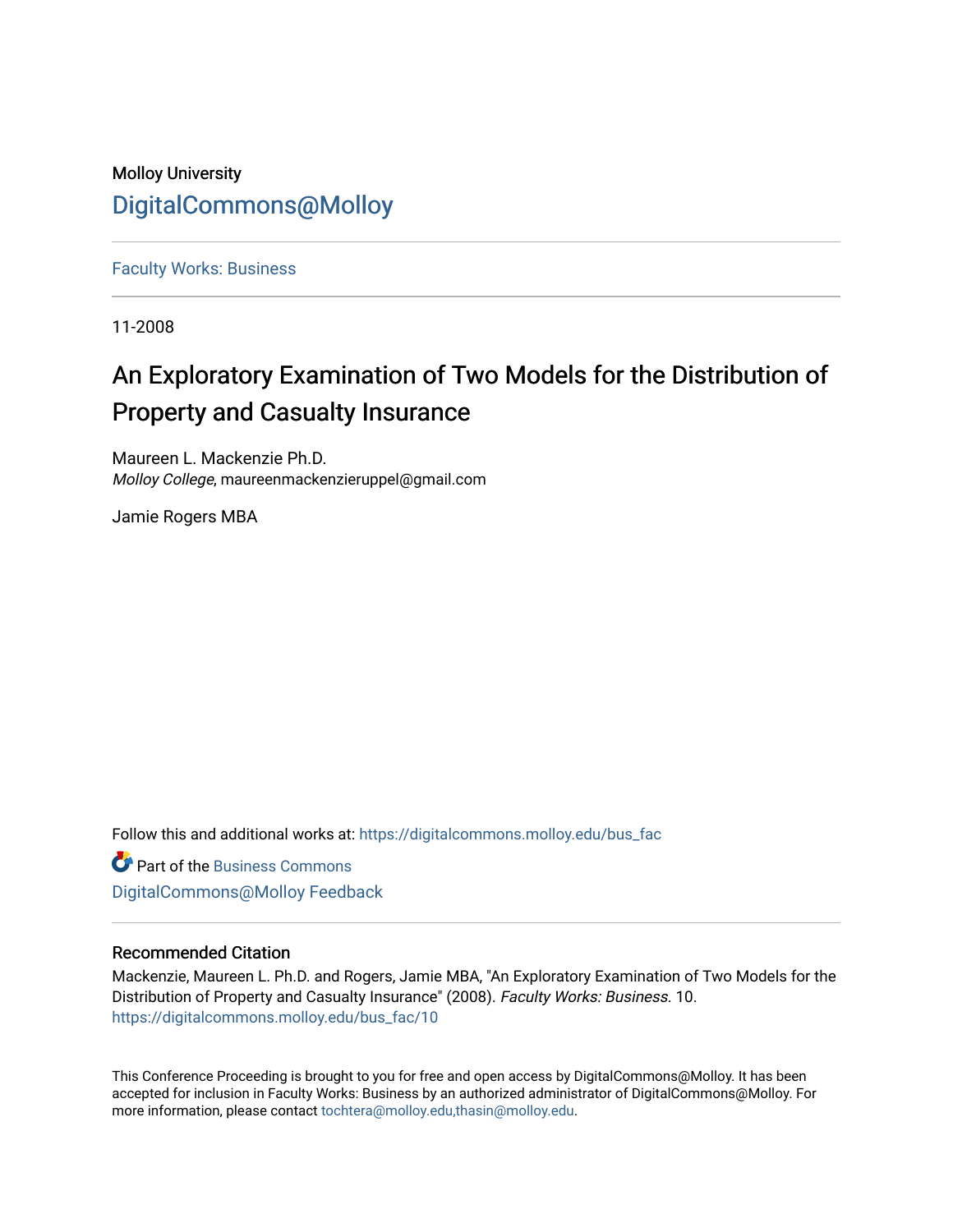## **An Exploratory Examination of Two Models for the Distribution Of Property and Casualty Insurance**

*Jamie Rogers, MBA*  Petschauer Insurance Inc. Ridgewood, New York, 11385 718-386-5050 *jrogers@jpins.com* 

*Maureen L. Mackenzie, Ph.D.*  Dowling College Oakdale, New York 631-244-3245 *mackenzm@dowling.edu* 

## **ABSTRACT**

Many smaller insurance agents and brokers are losing ground as a result of sluggish economic growth. Much of the dwindling market share is due in part to an unstable and hostile economic market, negligible leveraging capability, and inability to adapt swiftly to constant social and economical changes. As more distribution networks form, the value of insurance professionalism is diminishing. In the insurance industry, the customer's need for proper insurance protection should be considered the single most important commitment by the firm. With the present drive to classify insurance products as a convenience good that can be purchased with minimum effort, the significance of the insurance product is being reduced to impulse shopping. Insurance offers a crucial safety net and must continue to be recognized as the remedy that prevents financial ruin. This paper reports the results of an exploratory study, which examines the specific growth strategy, mergers and strategic alliances, which responds directly to the business practices of the small insurance broker.

## **1 INTRODUCTION**

Property and Casualty Insurance is marketed through many distribution systems. A consumer can buy insurance from the Direct Writer, mail marketing median, salaried employee of an insurance company, and an Independent Agent. In the United States the two major distributors of property and casualty insurance are the Direct Writers and the Independent Agents.

The Direct Writer is an exclusive agent that represents only one company while the Independent Agent places business through several companies. Determined by written premium, market share in the Property and Casualty industry is dominated by the direct writer. The fundamental cause is said to be the direct writer's favorable pricing. (Auden 2007). For the third consecutive year, both State Farm and Allstate respectively rank amongst the top 5 companies in the United States Property-Casualty Insurance Industry in 2006 as reporting record profitability. (Auden 2007).

On the other hand, the Independent Agent employs a more rigid approach to the underwriting process for writing some segments of business. For example, corporate leadership may establish a minimal standard. Imposed standards of liability limits could be required, which are higher than the compulsory limits required by the State Insurance Department. Also a formal method for establishing coverage is employed in the

independent agent's process, which involves a physical inspection of the property. Upon completion of the inspection, a list of critical recommendations is produced by the insurer that when complied with, yields a more favorable risk.

The consensus of many small insurance business owners is that they are under attack by a slew of unconventional competitors. Regardless of the triumph shared by both distributors over decades, a review of the literature divulges a rift between the small broker and more modern and novel business practices. Also, mergers and strategic alliances have increased (Niedzielski 1996). These mega-brokers participated in 140 merger and acquisition transactions in 1995 compared to 78 in 1994. The factors that are seemingly forcing consolidations are said to be in part, cuts in marketing and commission expenses from underwriting companies and volatile cycles with pricing (Niedzielski 1996).

As early as 1996, there was talk that new challenges were evolving for the independent agent and direct writer causing erosion to their market shares (Hamel & Prahalad 1996) The *National Underwriter* had begun to identify many of the problems associated with this attrition, citing ineffective leadership as a root cause of these difficulties. Also, *National Underwriter* asserted that many of these smaller companies suffer from short-term vision, an unyielding commitment to traditional ideas and core competency, and moreover they are more inclined to focus on short-term issues and results. (Hamel & Prahalad 1996).

Unlike large agencies, small business owners seem to undervalue the effectiveness of good leadership and how it stems from a clearly defined mission together with strategies that supports that mission followed by an effective implementation, monitoring, and an adjustment to those strategies being employed whenever required. The point to be emphasized here is that strong leadership is crucial to the evolution of business.

## **2 THE PROPERTY AND CASUALTY MARKET**

Insurance is a risk management vehicle used to circumvent certain risk that can potentially result in a financial loss. Insurance is defined as "the equitable transfer of the risk of a potential loss from one entity to another in exchange for a premium." (Insurance 2008). When buying insurance, the purchaser benefits from the counsel of a licensed insurance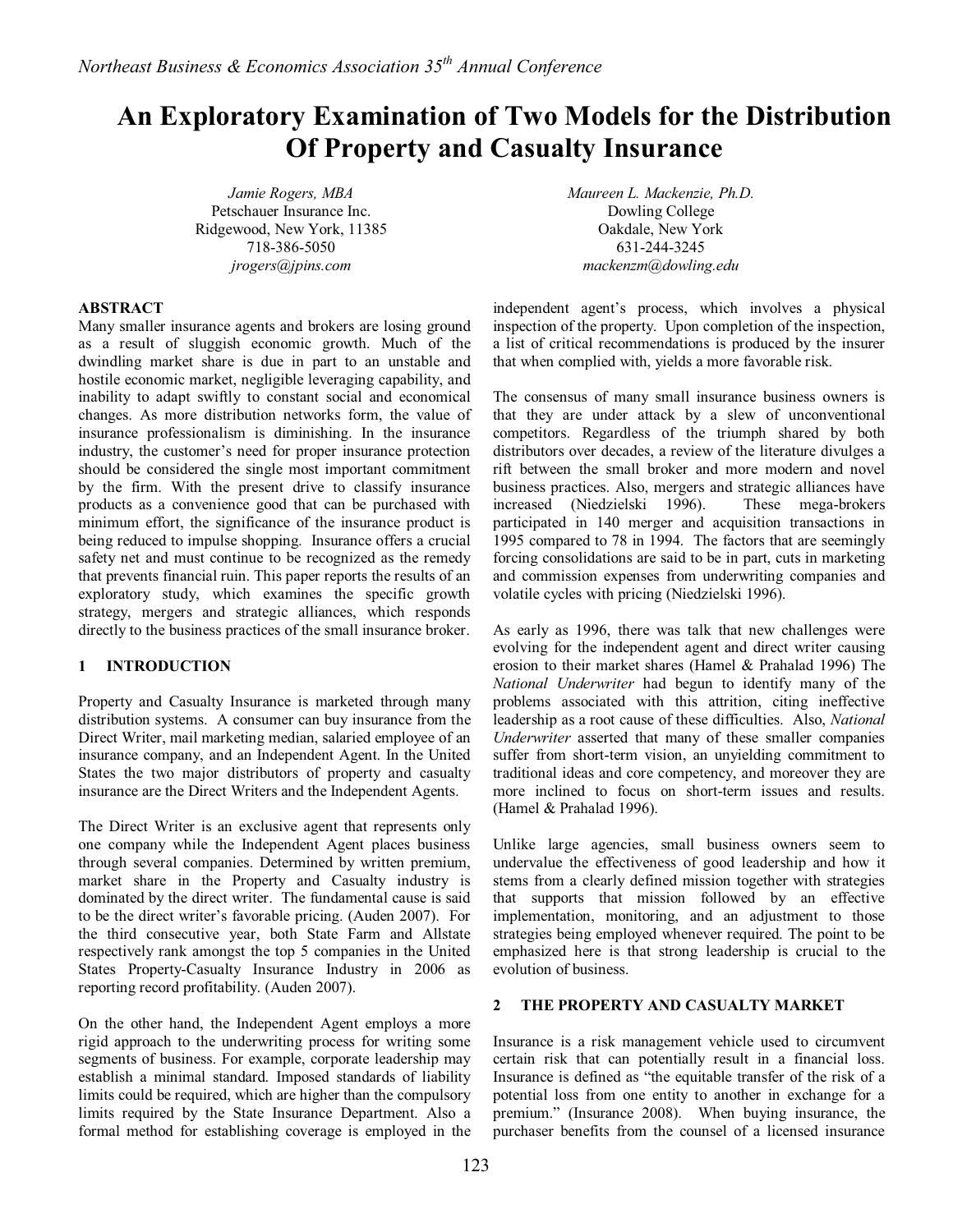professional who helps the consumer understand the risk and transfer. This counsel does not always take place. For instance, there are more than 5 million Americans protected with Flood insurance (Are You Ready for a Flood 2007), which means that millions more are unacquainted with the notion of a potential flood risk and the options that are available for protection. Therefore, a consequence of using mail marketing medians is that the consultative aspect is lost creating a vulnerability to loss exposures. It seems that many consumers are unaware of the value that consultative selling brings to the process of selecting insurance products. The results of such indifference lead to underinsured, over insured and even uninsured consumers.

## **3 LITERATURE REVIEW**

Customer satisfaction relates to the expectations of a customer for a particular product and or service. The expectation of satisfaction begins before, during, and after a product is purchased and should be based on the customer's need. Shores (1988) makes a compelling case that any business must have the capacity to identify and measure product attributes, such as product performance, functionality and reliability, as they relate to the customer's need. Shores' belief is that a formal method for quality improvement is essential to the survival of a business in today's unstable and hostile economic markets. This method might help business owners understand why quality is important and how to make it work for them.

Porter (1998) examined the forces that drive industry competition and the key components that determine the intensity of those competitive forces. He described how those forces could lead to favorable results for a business. Porter suggested that a direct correlation exists between industry evolution and the need for the formulation of strategies. The simplest approach to analyzing evolution is to ask: Are there any changes occurring in the industry that will affect each element of structure? (p. 157). Porter gives specific steps that a firm can take to improve its position in a decline, such as minimizing investments or other actions that will raise exit barriers from the source, place strategic emphasis on market segments that will be favorable under decline conditions and create switching cost in these segments (p. 274). In summary, Porter provides a long-term foundation for managers to achieve superior profitability.

Aburdene (2005) suggested that middle management plays a primary role in the success of an organization. She attempts to dispel the myth that the success of an organization is the sole result of the CEO. She unequivocally declares that middle management is the source that creates real change.

*Competing for the Future* by Gary Hamel and C.K. Prahalad (1996) provides insight into business transformational systems having the capacity to reshape industries. Hamel and Prahalad consider the concept of change through an in-depth examination of business characteristics such as technology, life style, work style, regulation, and global geopolitics. Hamel and Prahalad (1996) demand that every manager know the answers to such questions as: "How influential is my company in setting the new rules of competition with its industry? Is it regularly defining new ways of doing business, building new capabilities, and setting new standards of customer satisfaction? Is it more a rule-maker than a ruletaker within its industry? Is it more intent on challenging the industry status quo than protecting it?" (p. 1). Today, competition requires the pursuit of alternative distribution method. Hamel and Prahalad suggest that millions of dollars in revenue rest in future opportunities where alliances are being formed, expertise is being pulled together and experiments are being conducted in emerging markets. They imply that it will be those businesses capable of organizing resources inside and outside the company that will effectively capture disproportionate market shares resulting in new revenue streams and profit. Hamel (2002) addresses head on a company's unwillingness to change. He challenges each manager to ask: How much more revenue can our company squeeze out of its current business model? And, how different is our competitor's strategy from our own strategy?

Petzinger (1999) conveys the experiences of the entrepreneurs who are transforming the way that America does business. He demonstrates how old-style corporations are losing ground to trendsetting managers who are engaged in establishing collaborative workplaces, a value-added marketplace, and an economy swarming with opportunity.

Collins and Porras (2002) identified the historical development and best practices established and used by companies that have experienced longevity and prosperity. They provide compelling examples of how highly visionary companies, such as Boeing Corporation, use bold missions to stimulate progress. According to Collins and Porras, there is distinction between having goals and becoming committed to a huge and daunting challenge (p.94).

Jack Welch and Suzy Welch (2005) lay out a comprehensive plan to becoming a frontrunner in business. They discussed the significance and purpose of the mission statement and state that it must clearly define how a company intends to win in their business. The Welches also acknowledge that hiring the right people is brutally difficult; nevertheless, nothing is more relevant than having the "right" people to aid you with achieving your goals. Finally, They look at another route to growth – mergers. They suggest that a new business or new venture is far more challenging to run than an established one. They point out that there are three common mistakes companies make in the launch. First, they don't inundate start-up ventures with sufficient resources, particularly on the people front. Secondly, they fail to make the venture a big deal in terms of the promise and relevance of the new venture. Third, they limit the new venture's autonomy (p. 206).

#### **4 RESEARCH STUDY PROBLEM STATEMENT**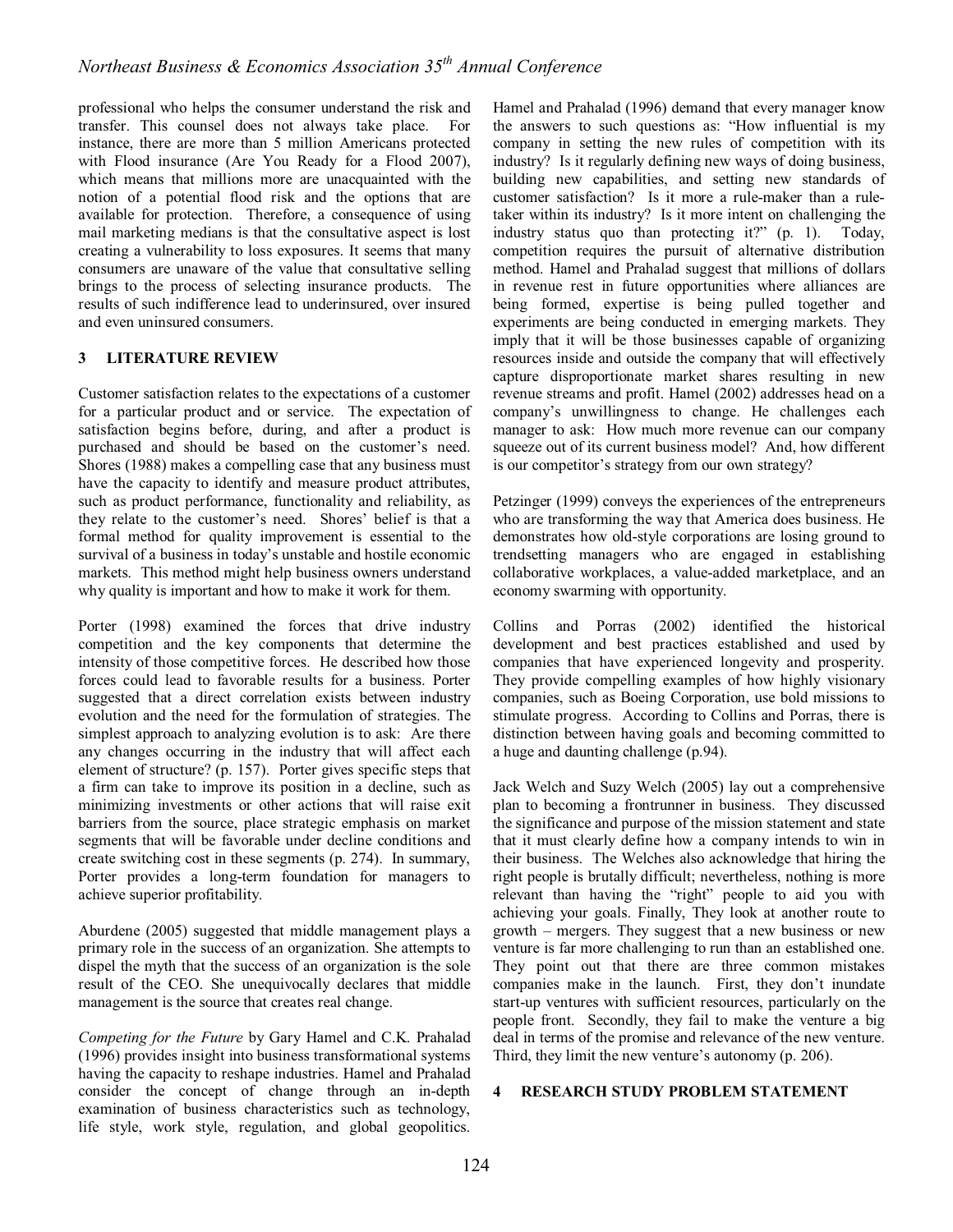Many smaller agents and brokers are losing ground as a result of sluggish economic growth. Much of this dwindling market share is due in part to an unstable and hostile economic market, negligible leveraging capability, and inability to adapt swiftly to constant social and economical changes. As more distribution networks form, the value of insurance professionalism is diminishing. In the insurance industry, the customer's need for proper insurance protection should be the single most important commitment by the firm. With the present drive to classify insurance products as a convenience good that can be purchased with minimum effort, the significance of the insurance product is being reduced to impulse shopping. Insurance is a crucial safety net for family and businesses and must continue to be recognized as the remedy that prevents financial ruin. Little is known about the impact on insurance customers emerging from the consolidation of these two entities within the industry. As a result, this is an area of research that demands attention.

#### **5 RESEARCH METHOD**

The overall design of this study is exploratory in nature, which uses multiple methods. The study includes a review of insurance publications, face-to-face interviews with insurance professionals, insurance related websites, and the results of a field experiment. The use of more than one method triangulates the data to improve the validity of the study and facilitates greater a deduction from the results. The Dowling College IRB has reviewed and approved the procedures and instruments used in this study as it relates to human subjects.

## **Stage 1: Interviews With Ten Industry Professionals**

The semi-structured interview process permitted the researcher to first review the questionnaire responses and then further drill down during the face-to-face interviews. This allowed additional questioning to draw out the views of the insurance professionals. Specifically the areas being explored were (1) the state of the industry in the present day (2) whether there is a need to stretch the potential of small and mid-size companies, and (3) how open they are to innovation and the consideration of new ways in which to do business. For a full list of interview questions, please contact the 1st author. Following data collection, content analysis was used as the method for data categorization. The transcribed interviews were cross-examined by the researcher and each participant to ensure that the reoccurring themes were valid.

#### **Stage 1: Subjects**

Ten human subjects participated in this study. To comply with the IRB requirements, the names and employers of the subjects will remain confidential. The ten subjects comprised four women and six men. Three were former or current agency owners; three subjects were marketing specialists; two were referred to as personal lines managers; one subject was an account executive, and one was a managing director.

## **Stage 2: Field Experiment**

*NetQuote*, an Internet based insurance shopping company (NetQuote Company History 2008) controls 40% of the market providing over 6 million qualified auto home, life, health, and business leads annually. Six of ten consumers will buy from a NetQuote Agent. For more information, please see: NetQuote.com. The participating agent selects the leads based on a specific criterion. NetQuote will then deliver the agent qualified consumer leads.

This stage of the study provided access to rich details about the purchasing habits and knowledge of insurance consumers. This stage explores the argument that separately, each distributor possesses its own strengths and weaknesses. An analysis of 100 leads was conducted. Fifty were homeowner consumers looking for competitively priced products and fifty were consumers seeking competitive automobile insurance.

## **6 RESULTS**

#### **Stage 1: Results**

The results of the interviews are being presented in aggregate to protect the identity of the subjects' individual statements. The data suggest that mergers and or strategic alliances between these two distributors (independent and direct) have the capacity to enhance their financial strength and provide economic solutions for small businesses. However, this research is based on a small sample and is to be viewed only as an opening to a plan for future research.

Each survey participant compared and contrasted both the strengths and weaknesses of each business model. The majority of participants suggested that effective management of business relationships in the framework of synergism exceeds the sum of its individual parts. The discussions also suggested that fervor for traditional business standards exist with some small business owners based solely on nostalgia and is a diminutive basis for its stagnation. Overall, the consensus that many insurance professionals are open-minded to the prospect of mergers and or strategic alliances was vast.

#### **Stage 2 Results:**

100 consumers were included in this stage. First, 95% of the leads that were used were insured with a direct writer. When asked why they were shopping their insurances, there was an overwhelming consensus focused on cost reduction. Despite the direct writer's competitive pricing a longing for a reduction in premium at the cost of protection persist.

The comparison of auto insurance quotations between the direct writer and the independent agent revealed price competitiveness in favor of the direct writer. In 2005, Allstate Insurance Company saved New York automobile policyholders an estimated \$50 million as a result of a reduction in the automobile premium averaging between 3 – 5%. In addition, State Farm Mutual also reduced its auto premium in 2005 in New York State by an average of 5%. Their savings were estimated at \$47 million – they also cut rates twice in the previous year. (Allstate Drives Forward with NY Auto Rate Cuts, 2005). In the 50 of 50 automobile quotes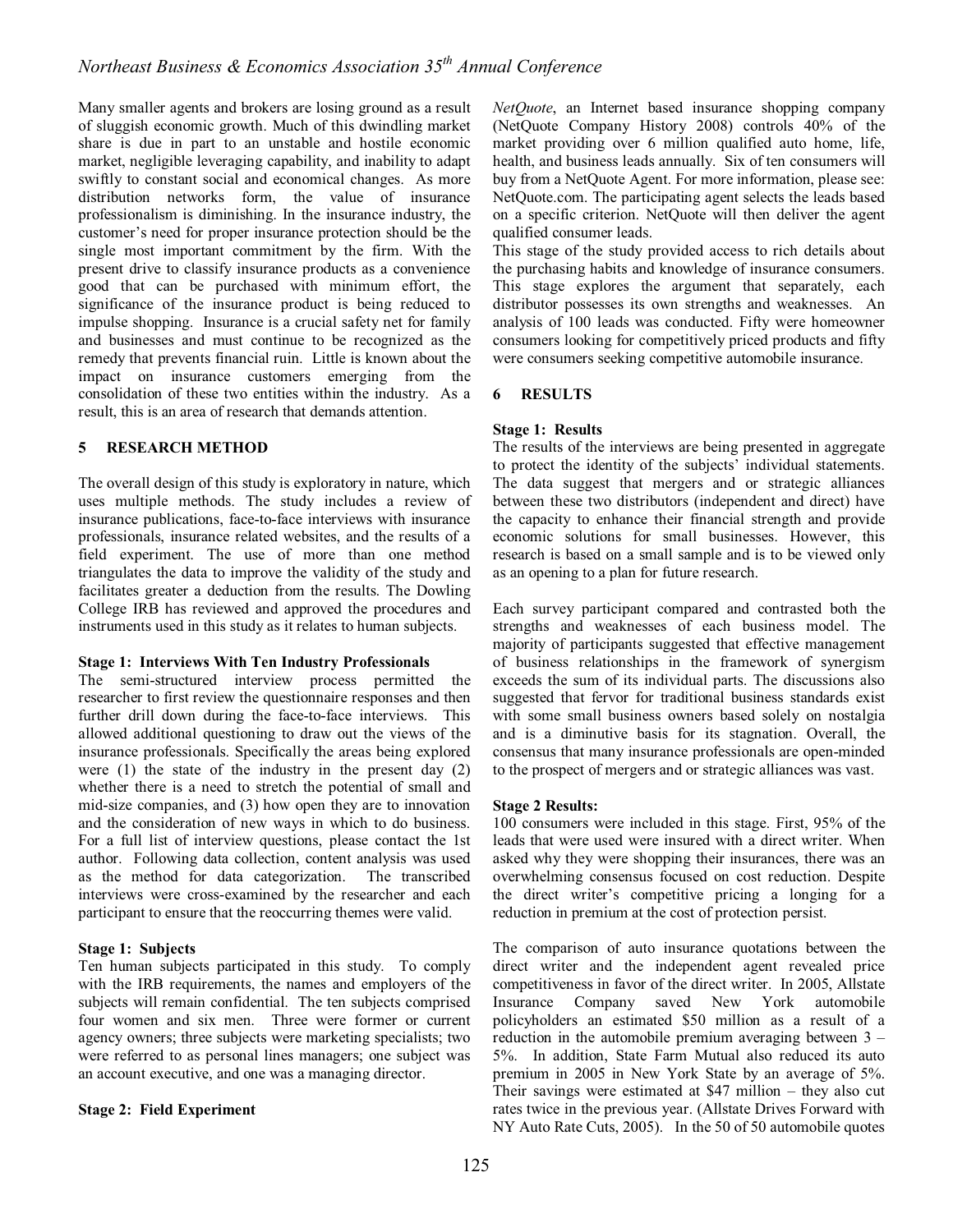provided, there was a zero success rate for the independents agents' ability to compete on the price point.

On the other hand, the analysis of homeowner insurance quotations revealed contrary results when compare to the automobile quotation sample. While the primary motive for consumer shopping was price, an additional cause for shopping homeowners insurance emerged. Many consumers were being non-renewed by their current insurer mostly for other underwriting reasons that were unrelated to losses. Under current NY law, carriers can legally non-renew 4% of policies in a rating territory for any reason. Last year, Allstate dropped 55,000 NY homeowner's policies. (Allstate to Comply with NY, 2007). While this is a practice used by all insurance companies, it is an ill-fated limitation for the direct writer to re-market the policy. Beyond the scope of what is subjectively defined by the direct writer's company as "an acceptable risk," this is a huge obstacle, which weakens the chance to maintain the lucrative relationship with the consumer. Like the direct writer, the independent agent also faces this challenge. The difference is that the independent agent has access to several insurance companies, which creates viable solutions for hard to place business. The independent agent also has the capability to write insurance in the Excess and Surplus Lines Market as a last resort.

The use of online vendors also posed challenges. It has the capacity to diminish the consultation approach to the underwriting process and undermines retention. For the majority of leads obtained from NetQuote, expedience was paramount for these shoppers. Many of the prospects had less than 30 days to replace their insurance policy and had no interest in having a discussion about coverage.

The results obtained from NetQuote further supports the notion that many consumers may be misinformed about the importance of having the *right* coverage. The results suggest that the perception of the consumer is that the process for buying insurance is superficial and one-dimensional. Of this sample, an overwhelming majority sought quick quotes based upon the insubstantial information obtained from a questionnaire they completed. As a result of an insufficient coverage review, when probing occurred, many of these consumers pushed back becoming frustrated and defensive. Another important observation was the belief of forty-five percent of the homeowners that their home valuation was based on market valuations; therefore they incorrectly concluded that due to the current state of the economy, their homes were now over-insured. The results of this stage support the author's assumptions for conducting this research.

## **7 ANALYSIS**

Content analysis was used to condense the data from the indepth interviews. The seven themes emerging from the data are presented here. They offer insight into the perceptions and related behaviors of insurance professionals.

#### *Open to The Idea of Coalitions*

Overall there was a consensus that coalitions have the capacity to strengthen industries and produce positive results. Many of the participants felt that the right circumstance could potentially simplify efforts toward reaching financial goals. The implication was that it might even be in the small business owners' best interest to pool resources, which leads to efficiency and reduction in duplicate efforts. Throughout the interviews a chief caveat to the prospect of building external business relationships lingered in the minds of the participants. All believed that prior to entering any type of partnership each partner must clearly understand the intentions of the other. A process that reveals specific facts about the individual goals of each and respective philosophies that could assist in establishing whether a shared vision exists. Furthermore, building a wide range of product and services ensures that the needs of the consumer are being met.

#### *Ethics in Business*

Business ethics was also a subject emphasized in all interviews. The participants concluded that ethical behavior is simply good business practice. They agreed that those companies that support ethics codes and compliance practices are stronger as a result. Clearly expressed was the belief that business ethics involves more than compliance with company policies, laws, and financial regulations. Many expressed that ethical agents will attract allies with similar beliefs. The result can be a cultural theme that advances ethical business practices throughout the industry. Solely integrating resources is not enough to establish an effective partnership; collaborative ethical philosophies are equally important.

## *Some Form of Informal Referral Between Entities*

The results suggest that informal referrals between business owners already exist. It provides an opportunity to strengthen customer relationships. Many also expressed that merger or alliance tactics reduce overhead costs. Using the sales strengths and marketing niches of each distributor has a tendency to reduce marketing expenses and increase referral base business.

## *Pretense of Innovation*

Smaller agents seem to view themselves as innovators, when they were clearly not. None of the business owners wanted to be labeled *traditionalists* yet many of their business operations had not undergone any significant change to its technology or business practice in a long period of time.

#### *No One Has Ever Included This strategy in a Formal Business Plan*

Although a number of small businesses prepared annual business plans, actively seeking opportunities through collaborations has never been considered. Remaining complacent with current target markets and old business strategies is the position taken by most of these business owners. They tend to remain loyal to traditional strategies even with declining production capacity.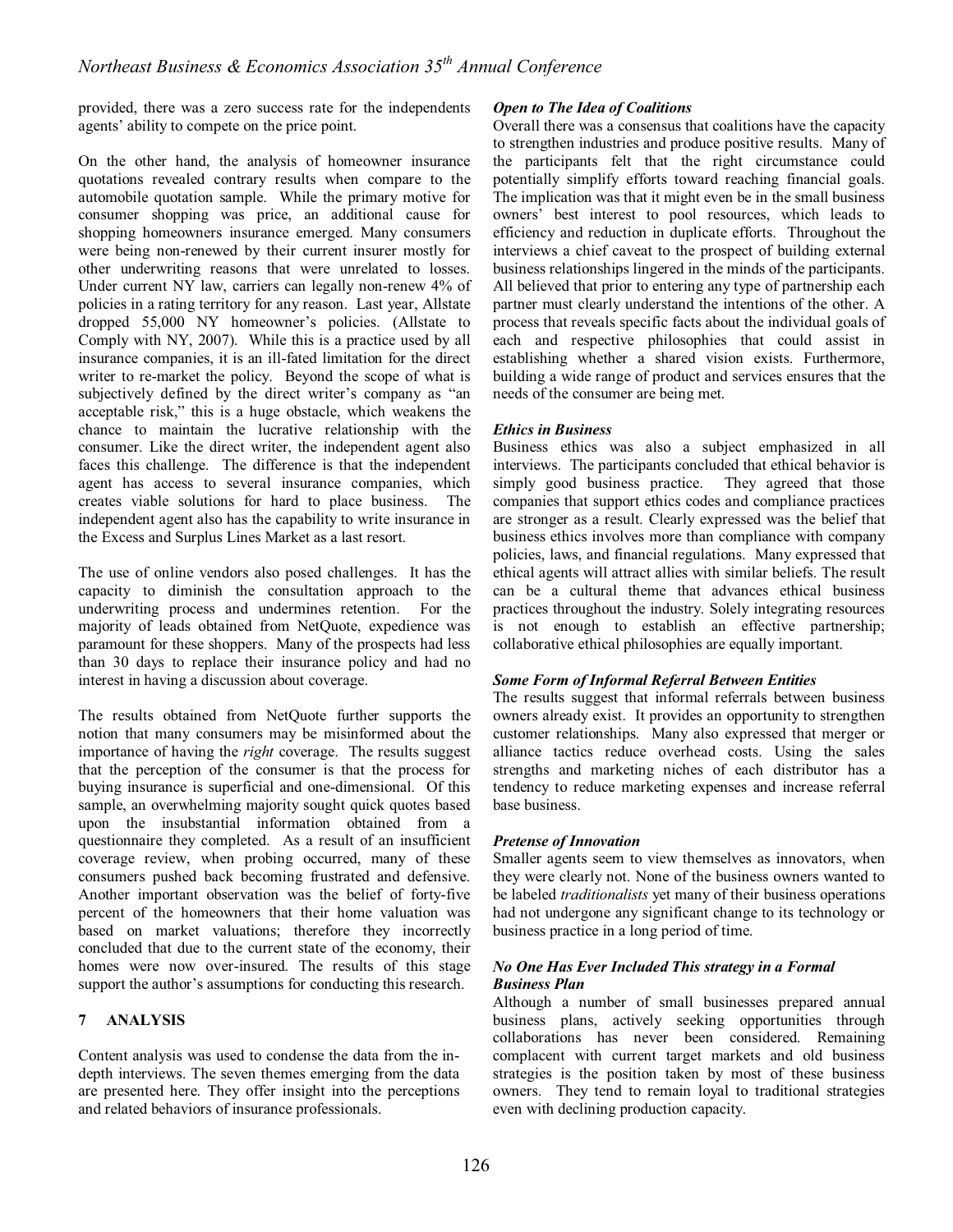*A Formal Plan is Developed and Communicated to The Staff*  Many small business owners have discovered that they were more effective in achieving their objectives when their plans were presented to their staffs. Similar to larger corporations, small business owners have started to present their business plans and tie individual performance objectives to results.

## *The Plans Used to Sustain The Industry During Difficult Times Seem to Consistently focus on Internal Strategies Relating to Product.*

The businesses did target strategies to help insulate them from environmental risk, but often they were not enough. For instance, when asked what a broker would do during a soft market crisis many responded with focus on key products and their ability to strip down coverages that reduce costs for the consumer. This tactic was overwhelmingly used.

## **8 DISCUSSION**

Many small agents and brokers have over the years built successful companies based on a superior commodity that is essential to protecting the assets of its consumers. In doing so, they have cultivated great earning opportunities for themselves as well as their employees. Today, competition is fierce and as a result new and unique approaches to business expansion are essential in order to bring a target market closer to the business owner. Creating and maintaining relationships that satisfy organizational objectives require unique and cost effective ideas. Sustainable competitive advantage does not always rest with a pricing strategy. For those distributors who cannot compete with price, they must use other methods that can favorably impact their profit margin and revenue stream. For many of the major corporations and mid-sized producers, the solution to a rigid market has been mergers, acquisitions, or strategic alliance strategies. In most cases this has proven to be successful. However, in order for such strategies to be successful the partner members must equally commit to embracing and upholding common ideas and business practices. They each need to understand the relevance of great leadership, business ethics, and advanced business processes.

Two businesses coming together can embitter an otherwise good relationship. Without a proper structure or collaborative senior partners, failure becomes inevitable. Conversely, when done right, the outcome can be lucrative as well as lead to a comprehensive risk management service for the consumer. Strategic relationships can also leverage the unique skills of each firm; it forms efficiencies and creates a competitive force in the market place that is progressive, influential, and profitable. Due diligence is a critical business concept and is fundamental to any risk-based business. Unfortunately, in the insurance industry where due diligence is highly involved, consumers and the business owner could suffer great financial loss whenever this process is ignored. Due diligence is an area where many alternative distribution channels may fall short.

NetQuote is a successful company that provides the consumer the capability to comparison shop insurance products online. This online process seems to work best for the price sensitive consumer. What is more, *saving mo*n*ey* is the message that is fundamental to NetQuotes' mission; their claim is "to provide guidance for consumer offering the best ways to save" (Company history about NetQuote, 2008). It is not to suggest that this process has no place in the insurance industry. In fact, it is an effective business strategy that matches up certain market segments with the right commodity businesses. Yet, do such practices push best practices within the industry?

Realizing improvements as a result of mergers and strategic alliances may be challenging for business owners without the support of their staff. Resisting change is anticipated and even a normal reaction for most. Effective leadership is critical. Announcing a merger can be stressful for employees. Owners must gain the acceptance of the employees. Leaders should establish a process that interfaces the staff with the strategy.

The knack to look back and assess what had gone wrong and what had been successful, is an exercise that can supply crucial information for making sense of how businesses operate effectively. A personal understanding of your target market's needs and desires is critical to the success of any business. Leadership must effectively advance cultures that communicate ideas and advocates boundaries bordered with respect and professionalism between co-workers and clients. With respect to the client, the organization must also insist that their unique objectives and interest be skillfully honored.

A leadership *mentality* must exist. Great leaders realize that every decision and every action matters. To build sustainable businesses great leaders must uphold the company's philosophy and consistently strive for growth. In organizations where a strong commitment to ethics exists, leaders are the greatest advocates of integrity. In large part, corporate America has begun to develop approaches that address this issue such as the institution of statements of corporate values, both formal and expressed codes of conduct, hotlines and board level ethics committees. Many senior managers agree that there are financial benefits to doing business ethically. Conversely, there is a financial cost to conducting business unethically. The value of ethics generally refers to things that are intangible. When one looks at corporations with a strong commitment to ethics it draw attention to the company's reputation. When integrity is discernible, the reputation is priceless. Unethical conduct by leaders tends to translate into an acceptable conduct by employees. If the leadership of an organization is not open and truthful at all times, this sends a resounding signal to the employees that the organization regards this behavior as acceptable.

#### **9 CONCLUSION**

As this study is exploratory, the results provided preliminary conclusions that demand further study. The nature of mergers and strategic alliances is such that it has the propensity to offer a unique production strategy in an industry where the most valuable attribute is its sales capacity. Many of the small